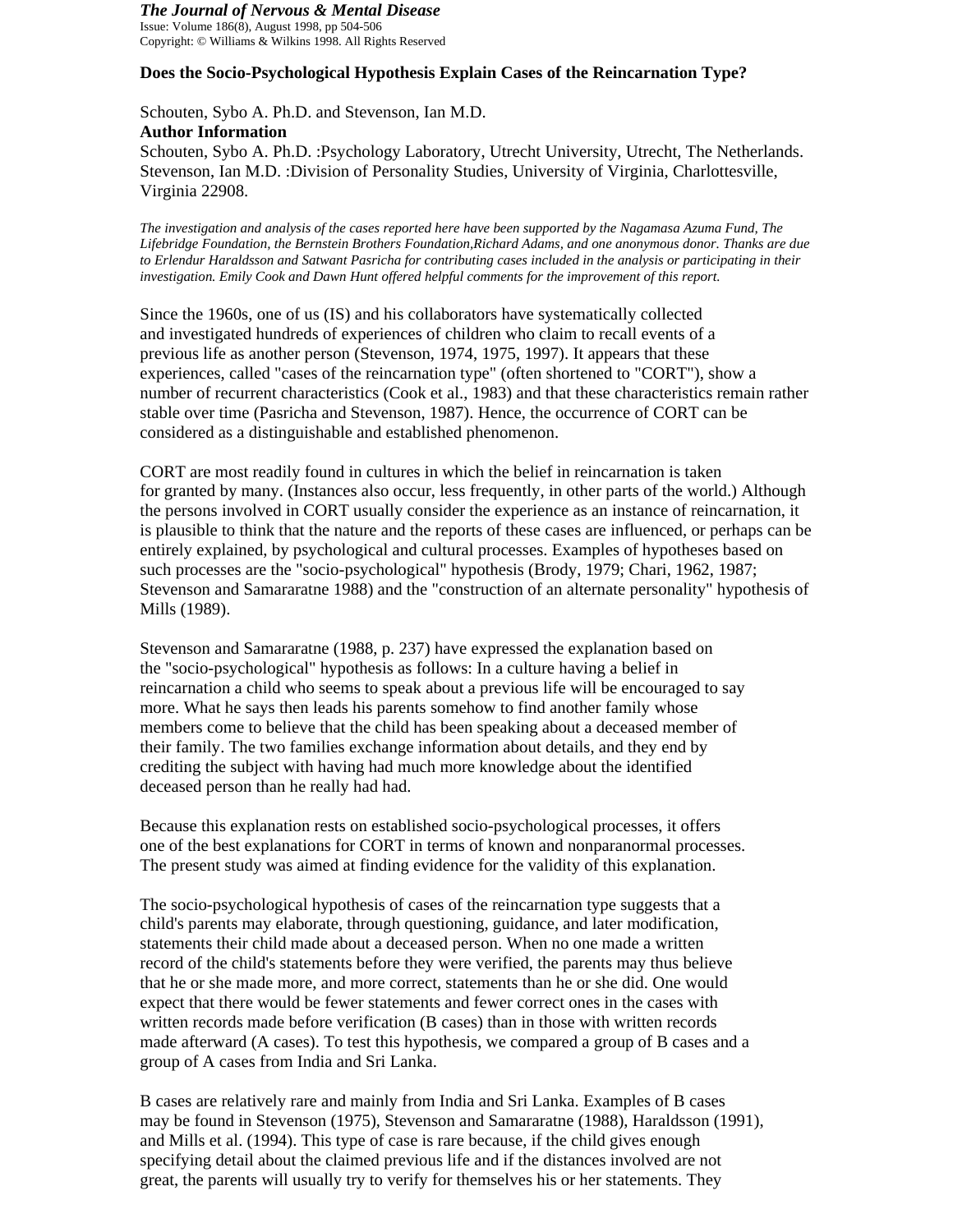rarely make a written record of what the child has said before they do this. Investigators thus learn of most of these cases only after the families concerned have met and mingled their memories of what the child said and what was correct for the presumed deceased person to whose life the child seemed to refer.

## **Methods**

*Predictions:* The socio-psychological hypothesis assumes that after the families meet the interactions will have three effects. First, wrong statements might be given a new interpretation to make them fit with new information obtained about the assumed previous personality. Second, statements by the child initially not attributed as being related to the previous personality might be interpreted to fit details learned about that person and subsequently added to the set of statements, which the child is supposed to have made about his or her previous life. Third, after the families meet, informants may attribute to the child statements that he or she made only after learning the information normally. Hence, based on the socio-psychological hypothesis, one would expect a lower percentage of correct statements in cases in which the statements were recorded before the families met (the "before" or B cases) than in cases in which statements were recorded after the families had met (the "after" or A cases). In addition, one would expect the total number of statements-correct, incorrect, and unverified-to be, on average, higher for the A cases than for the B cases.

*Selection of Cases:* All thoroughly investigated cases of India and Sri Lanka, for which the number of correct and incorrect statements had been counted and recorded, were chosen. This yielded 9 B cases and 57 A cases from India and 12 B cases and 25 A cases from Sri Lanka, for a total of 21 B cases and 82 A cases.

*Statistics:* The two groups were compared using Student's t-tests.

## **Results**

Although the cultures of (mainly Hindu) India and (mainly Buddhist) Sri Lanka have important differences, we believe they are sufficiently similar to warrant our making, initially, an analysis of the cases of the two countries combined. The mean percentage of correct statements is 76.7% for the B cases and 78.4% for the A cases. Nevertheless, because culture might have an effect on the percentage of correct statements, the analysis was repeated for the two countries separately. For India, the percentage of correct statements is  $80.7\%$  ( $N = 9$ ; SD = 12.9, median = 80) for the B cases and  $80.3\%$  ( $N =$ 57,  $SD = 16.8$ , median = 83.5) for the A cases. For Sri Lanka, these values are 73.8% ( $N =$ 12, SD = 17.8, median = 77) and 74.2% (*N* = 25, SD = 24.8, median = 84.5), respectively.

The average number of all statements turned out to be 18.5 for the A cases ( $SD =$ 12.0, median = 15) and 25.5 for the B cases (SD = 9.9, median = 24.5), a significant difference  $(t = 2.44, df = 101, p < .01)$ . This difference is observed in cases from India and Sri Lanka separately but reaches significance only for the cases from India.

We considered the possibility that if the families involved in the A cases had some knowledge of each other, however slight, before the case developed, the child, or parents, might have used whatever normal knowledge they had to augment the number of correct statements attributed to the child. We therefore made a separate analysis to examine such contamination. For 79 of the 82 A cases, we had information about prior knowledge (or its absence) on the part of the subject's family about the family of the concerned deceased person. We found that when the subject's family had such prior knowledge ( $N = 35$ ), the mean number of the subject's statements was 21.0 (SD = 14.9, median  $= 16$ ); the mean percentage of correct statements for this subgroup was 76.1 (SD  $= 19.5$ , median  $= 83$ ). When the subject's family had no prior knowledge of the other family  $(N = 24)$ , the mean number of the subject's statements was  $16.6$  (SD = 8.7, median